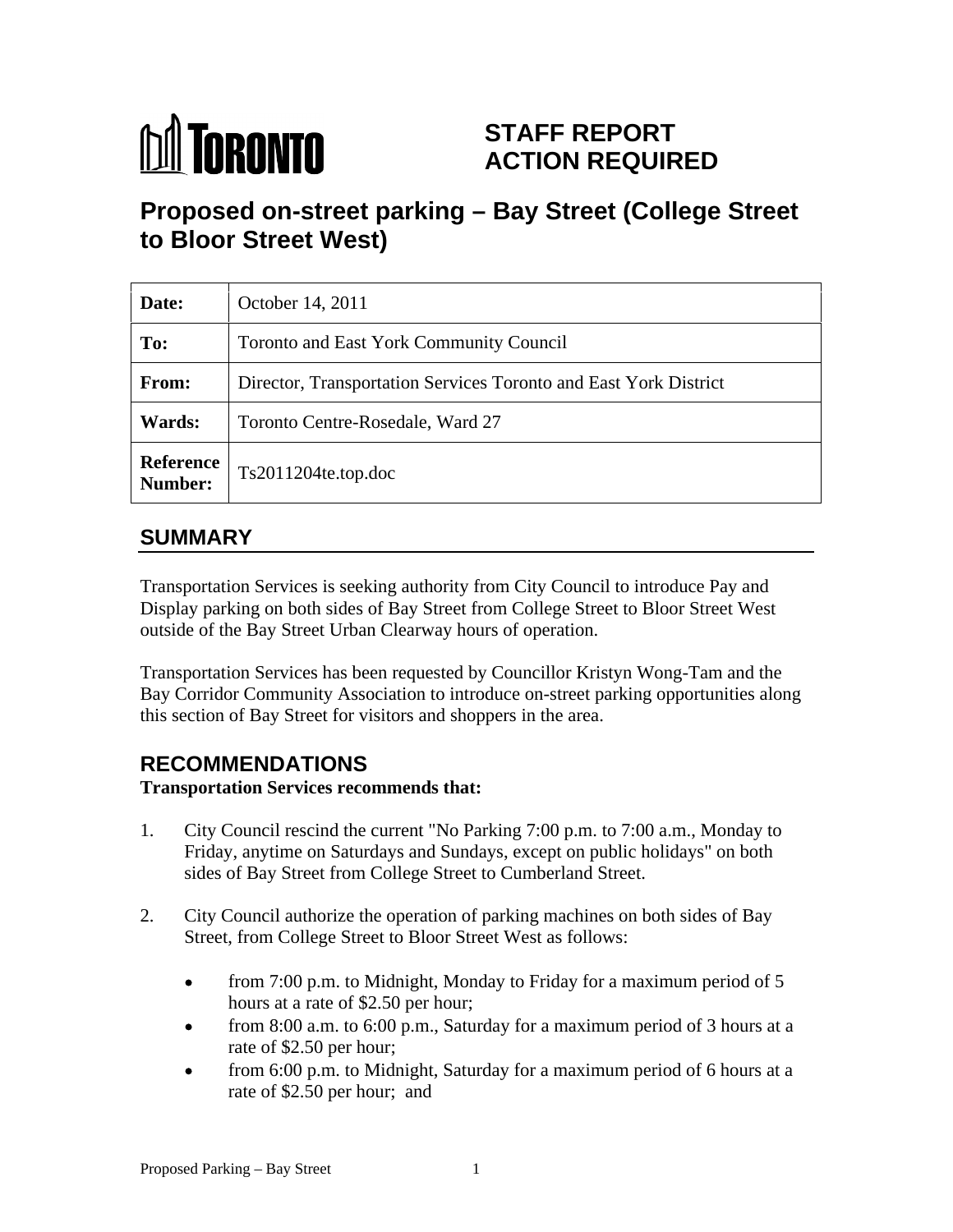- from 1:00 p.m. to Midnight, Sundays for a maximum period of 6 hours at a  $\bullet$ rate of \$2.50 per hour.
- 3. City Council prohibit parking from 7:00 p.m. to 7:00 a.m., Monday to Friday, anytime on Saturdays and Sundays, except on public holidays on both sides of Bay Street from Bloor Street West to Cumberland Street.

#### **Financial Impact**

The Toronto Parking Authority advises that the funds required to install Pay and Display parking machines and related signage on both sides of Bay Street from College Street to Bloor Street West are available in Toronto Parking Authority 2011 Pay and Display Machines Installation Program.

#### **ISSUE BACKGROUND**

At the request of Councillor Kristyn Wong-Tam and the Bay Corridor Community Association, Transportation Services was asked to introduce on-street parking on Bay Street from College Street to Bloor Street West to provide additional parking opportunity for residents, visitors and businesses in this area.

#### **COMMENTS**

Bay Street between College Street and Bloor Street West is a four-lane major arterial roadway operating two-way (northbound and southbound) and carries approximately 20,000 vehicles a day. Bay Street is surrounded by a mixture of land uses including professional, commercial, financial and residential components. Bay Street has a posted speed limit of 50 km/h and accommodates the 6 Bay bus route. This bus route runs within "The Bay Street Urban Clearway" which utilizes both curb lanes of Bay Street, from Wellington Street West to Cumberland Street (reserved for use by transit vehicles, taxicabs and cyclists from 7:00 a.m. to 7:00 p.m., Monday to Friday). The following parking regulations are currently in effect on this section of Bay Street:

- Stopping is prohibited from 7:00 a.m. to 7:00 p.m., Monday to Friday.  $\bullet$
- Parking is prohibited from 7:00 p.m. to 7:00 a.m., Monday to Friday, anytime on Saturdays and Sundays, except on public holidays.

As the parking regulations indicate, on–street parking is currently not allowed on Bay Street.

#### Proposed On-Street Parking

Allowing parking is technically feasible, and will create approximately 133 Pay and Display parking spaces on Bay Street between College Street and Bloor Street West. The following pay parking hours of operation are proposed:

- 7:00 p.m. to midnight, Monday to Friday  $\bullet$
- 8:00 a.m. to midnight, Saturdays  $\bullet$
- 1:00 p.m. to midnight Sundays $\bullet$